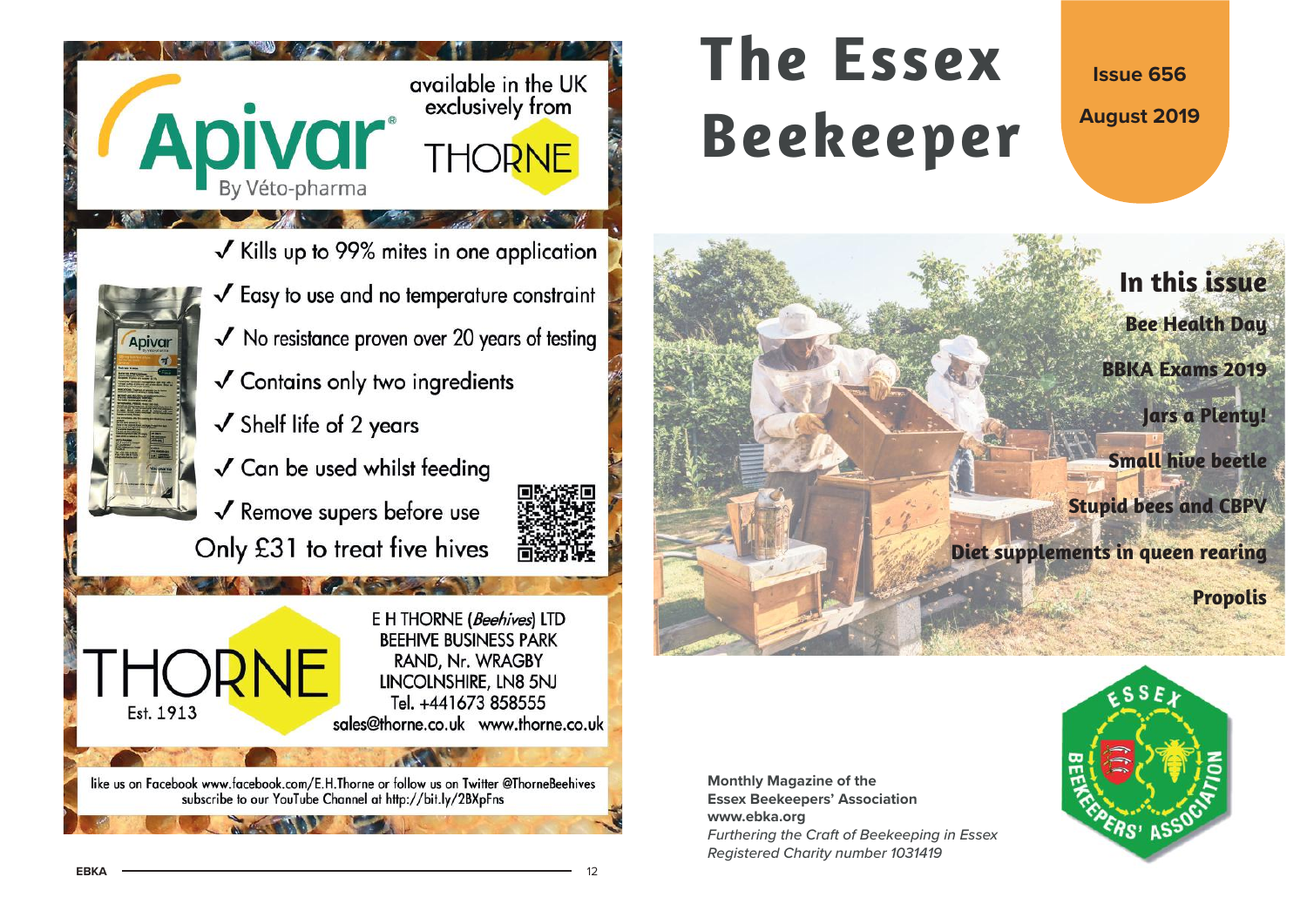## **Bee Health Day**

By Jim McNeill, Romford

ust over 50 Essex members had a very enjoyably day with our county bee inspectors at the millennium centre in Dagenham on Thursday 20th June.

It all started with a talk on the Asian hornet & how we all must be on the look out for it, not to put out traps as these are indiscriminate & would kill our native hornet plus a lot of other insects which do no harm to our bees.

We were then split into 3 groups; one out to the apiary to watch how inspectors look for disease & go through hives with out upsetting them which is an art on it's own.

One group went into another room to look at fresh diseased comb, to show how hard it is to see disease on the comb and where to look for it & be able to smell them.

The last group stayed in the main room where they were told all about which chemicals we can and can't use. Also to use different chemicals every year so as to help stop resistance happening

I hope everyone went away having learnt something & had a good day meeting up with friends from other divisions. I would also like to thank all the inspectors for all the knowledge that they passed on to everyone. Jane Riddler would also like to pass on her thanks for such an "exceptionally good event this year".

**Articles appearing in The Essex Beekeeper are not necessarily the views either of the Editor or the Essex Beekeepers' Association**

To ensure inclusion within the diary of county-wide events would Divisions provide the editor with details of local meetings by the 4th of the previous month.

Robert Silver – robert.silver@outlook.com

#### **Propolis**

By Fred J Ayres, Lune Valley, via eBees

**P** ropolis is a resinous mixture that honey bees produce by mixing saliva and beeswax with exudate gathered from tree buds, sap flows, or other botanical sources. It is used as a sealant for unwanted open spaces in the hive.

Honey bees collect resins on their hind legs from a variety of plants and deposit them in the nest cavity where the resins, often mixed with wax, are called propolis. Two graduate students, Mike Simone-Finstrom (PhD 2010) and Renata Borba (PhD 2015) demonstrated that the presence of a propolis envelope on the inner walls of the nest cavity acts as an antimicrobial layer that enshrouds the colony, providing a quantifiable constitutive benefit to bee immune defences (Simone et al., 2009; 2017; Borba et al. 2015; 2016). The propolis envelope also directly reduces two diseases of honey bees, chalkbrood and American foulbrood (Simone-Finstrom and Spivak, 2012; Borba and Spivak, 2017). Propolis use by honey bees is an example of social immunity, and is a unique example of social-medication, since bee increase resin collection after challenge with a fungal parasite (Simone-Finstrom and Spivak, 2012).

Propolis has been used for years in folk medicine because of its proposed effect on various body systems, dating back to the time of the ancient Greeks, Romans and Egyptians. In fact, Hippocrates notes that propolis is beneficial for promoting wound healing, both internal and external, while Pliny the Elder, documents that propolis may be used to treat tumours, muscle pain and ulcers.

This bee product was also documented in the Persian manuscripts as a remedy for various conditions, including eczema and rheumatism. Today, propolis is used in a wide variety of skin care products, including creams and extracts. It is also available as a supplement, with people taking it on a regular basis to boost their immune system function.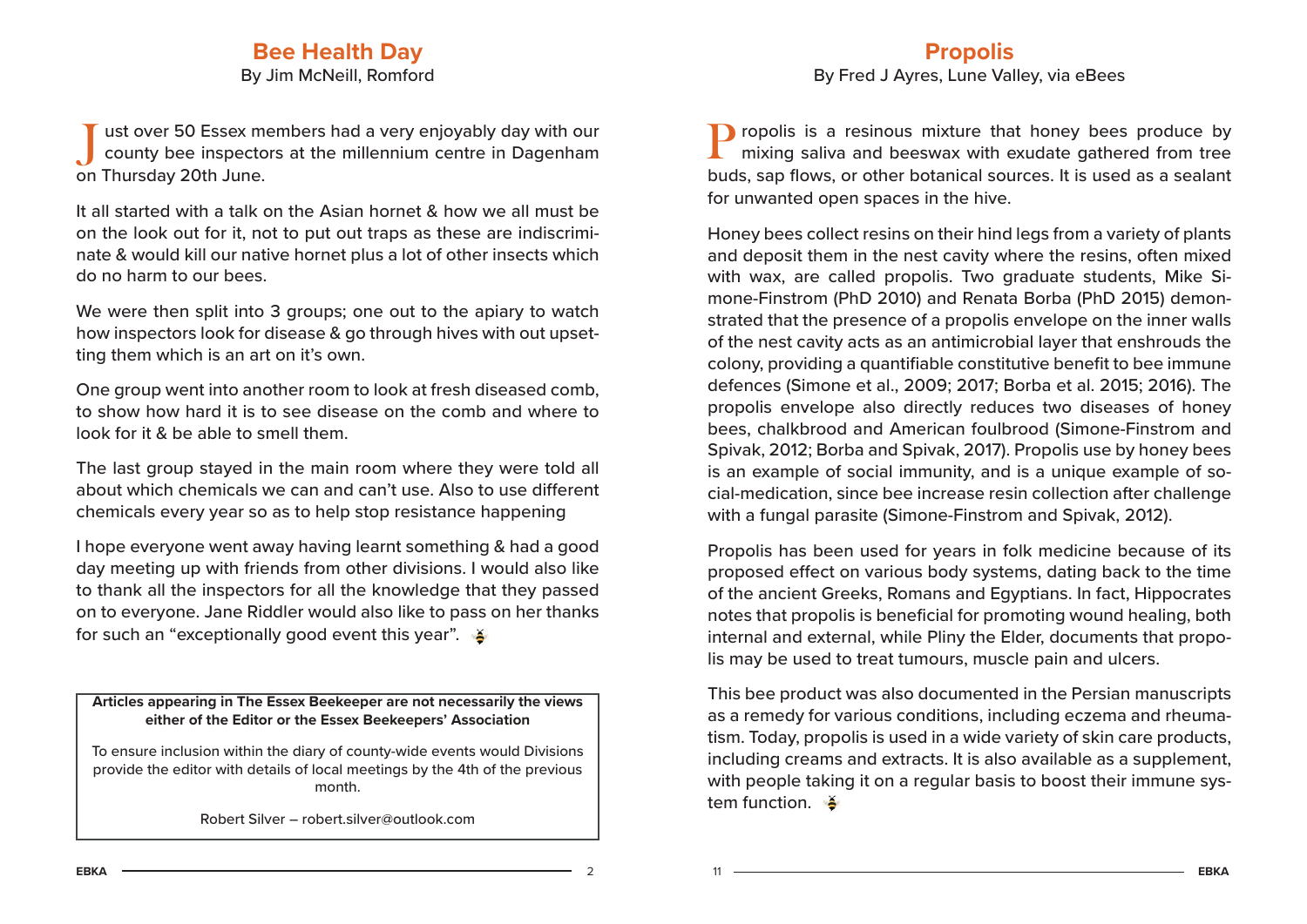#### **EBKA Trustees**

**President**Pat Allen, Hon CLM

**Chair of CEC** Jane Ridler E: jane.ridler@uwclub.net T: 01799 218023

**Gen Secretary** Tony Rand E: secretary@ebka.org

**Treasurer** Paras ShahE: treasurer@ebka.org

**Braintree** Bridget Mudd E: bridget.mudd@yahoo.com

**Chelmsford** Jan Tutton E: cec@chelmsfordbeekeepers.com

**Colchester** Tony Rand E: tony@agewhatage.com

**D.H. & Maldon** Glenn Mayes E: trustee@maldonbeekeepers.org.uk

**Epping Forest** Don McHale E: donaldmchale@gmail.com

**Harlow** Nick Holmes E: wwwcight@gmail.com **Romford** Paul Wiltshire E: paul.g.wiltshire@btinternet.com

**Saff ron Walden** Vanessa Wilkinson E: swaldensec@ebka.org

**Southend** Vernon Amor E: blueboys21@aol.com

**EBKA Exams Secretary** Steph Green E: examsec@ebka.org

#### **Divisional Contacts**

| <b>Braintree</b>      | Jan French            | T: 07725 166 609 |
|-----------------------|-----------------------|------------------|
| <b>Chelmsford</b>     | <b>Fiona Cutting</b>  |                  |
| <b>Colchester</b>     | <b>Morag Chase</b>    | T: 01206-522576  |
| D.H. & Maldon         | <b>Carlie Mayes</b>   | T: 07979-862952  |
| <b>Harlow</b>         | <b>Nick Holmes</b>    | T: 07730-735752  |
| <b>Epping Forest</b>  | <b>Katy Langley</b>   |                  |
| Romford               | <b>Sue Richardson</b> | T: 07971957333   |
| <b>Saffron Walden</b> | Vanessa Wilkinson     | T: 07747 506000  |
| <b>Southend</b>       | Pat Holden            | T: 01702-477592  |

#### **Regional Bee Inspectors**

**Epping Forest and Romford Divisions (excluding Brentwood)**

Peter Folge E: peter.folge@apha.gsi. gov.uk T: 07775-119433

#### **All other Divisions:**

Keith Morgan E: keith.morgan@apha. gsi.gov.uk T: 01485-520838 or 07919-004215

#### **The Essex Beekeeper**

#### **Magazine & Web site**

**Editor**: Robert SilverE: robert.silver@outlook.comT: 07956-487703

**Advertising**: Jean Smye E: jsmye@sky.com

**Mailing Secretary**: Michael Elliott E: michaelelliott55@sky.com

**Web site**: Nick HolmesE: webmaster@ebka.org

# **Divisional meetings around the County**

#### **Meetings in August 2019**

*1***20:00-22:00 - Harlow Show, Harlow Division**

*Chadwick Hall, Main Road, Gidea Park, Romford RM2 5EL*

*1* **20:00-22:00 - The Rose Method, Matt Broughton, Romford Division**

*Address: Chadwick Hall, Main Road, Gidea Park, Romford RM2 5EL*

*19* **19:30-21:00 - CBK Month- ly Meeting, Chelmsford Division**

> *Address: The Link, Trinity Methodist Church, Chelmsford*

- *25&* **10:00-16:00 - Divisional Honey Competition at the Countess of Warwick's**
- *26***Show**

3

*Little Easton Church, Manor and Rectory, Park Road, Little Easton, Great Dunmow, CM6 2JJ*

*25* **13:30–16:30 - Beekeeping Taster Session, Romford Division**

> *Thames Chase Forest Centre, Broadfields Farm Cottage, Pike Ln, Upminster RM14 3NS*

*Includes open hive demonstration, protective jacket and veil provided.*

*25* **15:00 - Apiary meeting and BBQ, Braintree Division (Telephone Jan French 07725-166609),** 

> *Coney Green, Great Bardfield, CM7 4PV*

*28* **19:30–21:30 - Hyde Hall Past, Present & Future, Southend Division**

> *WI Hall, Bellingham Lane, Rayleigh SS6 7ED*

#### **Meetings in September 2019**

*5* **20:00–22:00 - A-Rated Homes - Derek Mitchell, Harlow**

*Address: tbc*

- *7* **Essex Annual Honey Show, Orsett Showground**
- *14* **14:30–16:30 - Taster Session for Prospective Beginners, Saffron Walden Division**

Address: tbc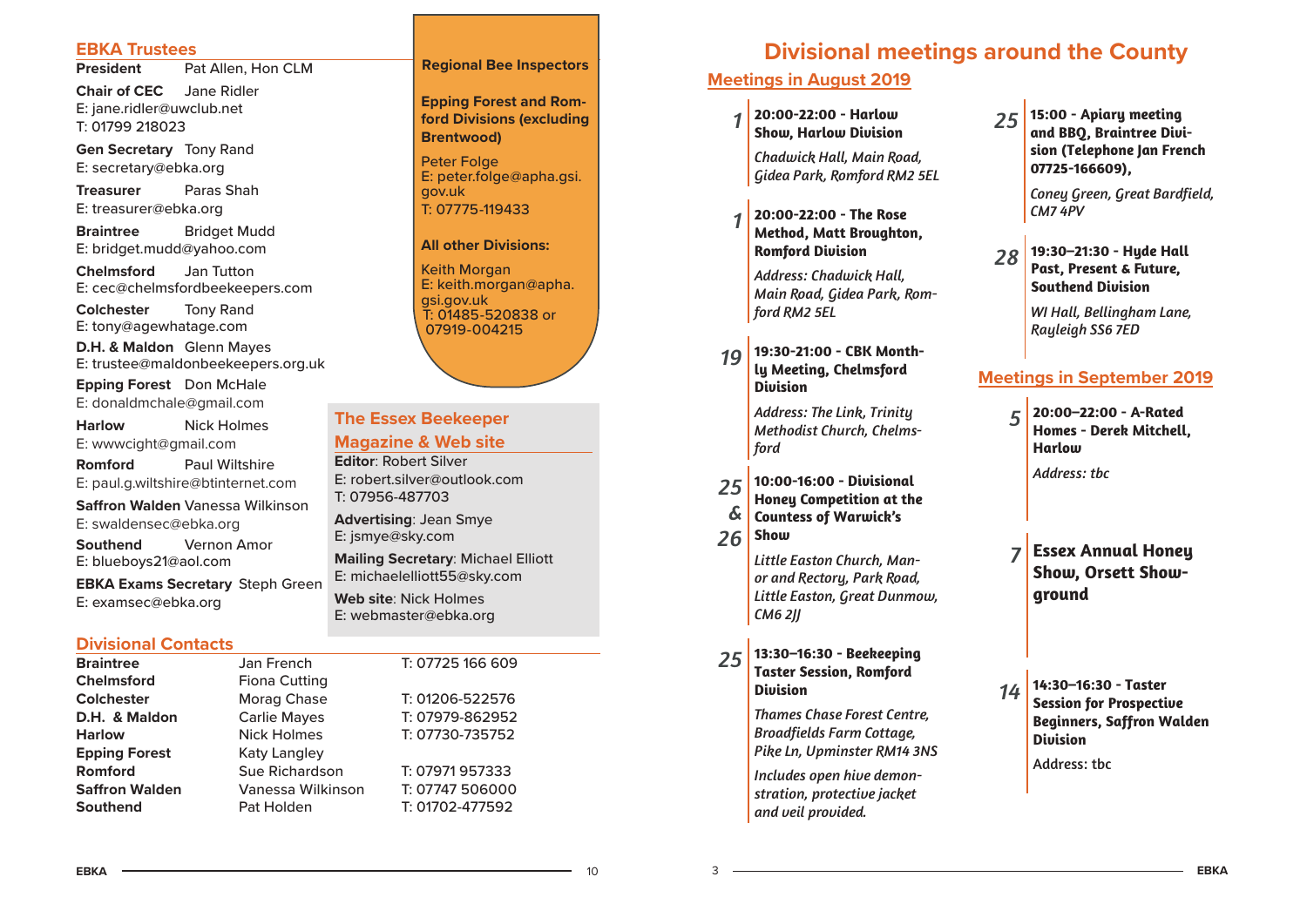

#### **Meepshole, Great Prestons Lane,**

**Stock, Essex CM4 9RL**

 $\mathsf{Q}$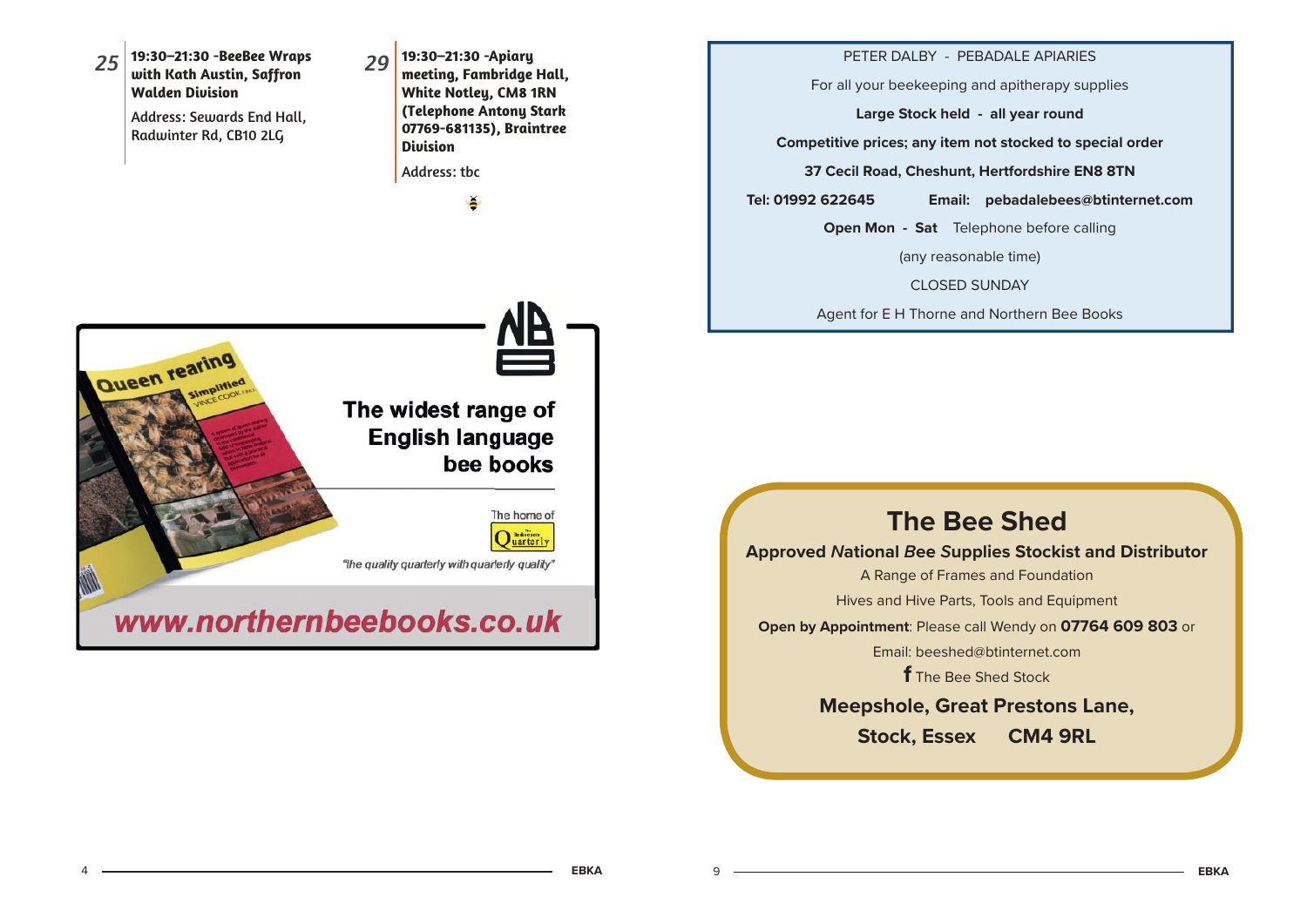# **Diet supplements in queen rearing**

By Reigate Beekeepers, via eBees

hen requeening a hive we know that for three days all larvae are fed Royal jelly but for any larva selected to become a queen this continues for the rest of their lives.

This improved nutrition helps in the development of the queen and therefore her long-term viability in the colony. In a study by De Souza et al 2019 they took this nutritional element a step further by testing the effects of providing additional sugars and juvenile hormone on 1-3 day old grafted larvae.

The virgin queens were measured and rated for their reproductive potential, and showed an improvement in quality when supplemented.

For 1st day larvae this improvement was most marked when fed both sugar-enriched diet as well as the juvenile hormone. For 3rd day larvae only the juvenile hormone affected the growth.

When measured again after mating, queens who were fed both the sugar-enriched diet and the juvenile hormone showed a higher sperm count and viability.

These results indicate that diet supplements can improve the quality of the queens during rearing.  $\frac{3}{2}$ 

# Saffron Walden Beekeepers present: EBKA Conference 2019: The Changing Face of Beekeeping

## **SPEAKERS**

| <b>Ged Marshall</b><br>A year in the life of a<br>professional beekeeper<br>Kindly sponsored by:<br><b>R Andrews Glass Ltd</b><br>www.andrewsglass.co.uk | <b>Dr Jonas Geldman</b><br><b>University of Cambridge</b><br>Does conserving honeybees help<br>wildlife?<br>Kindly sponsored by:<br><b>Hive Consultants</b><br>www.hiveconsultants.co.uk |
|----------------------------------------------------------------------------------------------------------------------------------------------------------|------------------------------------------------------------------------------------------------------------------------------------------------------------------------------------------|
| <b>Professor Steve Martin</b>                                                                                                                            | <b>Will Messenger</b>                                                                                                                                                                    |
| <b>University of Salford:</b>                                                                                                                            | The history of beekeeping and the                                                                                                                                                        |
| Our search to understand long                                                                                                                            | history of the Porter Escape.                                                                                                                                                            |
| term Varroa tolerance                                                                                                                                    | (There will also be an exhibition of artefacts                                                                                                                                           |
| (Kindly sponsored by BJSherriff.co.uk)                                                                                                                   | on display in the Foyer.)                                                                                                                                                                |

Set within the beautiful grounds of Felsted School, lectures will be held in the Barbara Karen Auditorium

*Quality Catering (all inclusive) Vendor Stalls*

*Super raffle prizes*  including a bee suit and accessories bundle kindly donated by B J Sherriff



# Sunday, 20 October 2019

Felsted School, Dunmow, CM6 3JL Tickets available now (£25): www.swbka.org

## Supporting the work of Bees Abroad